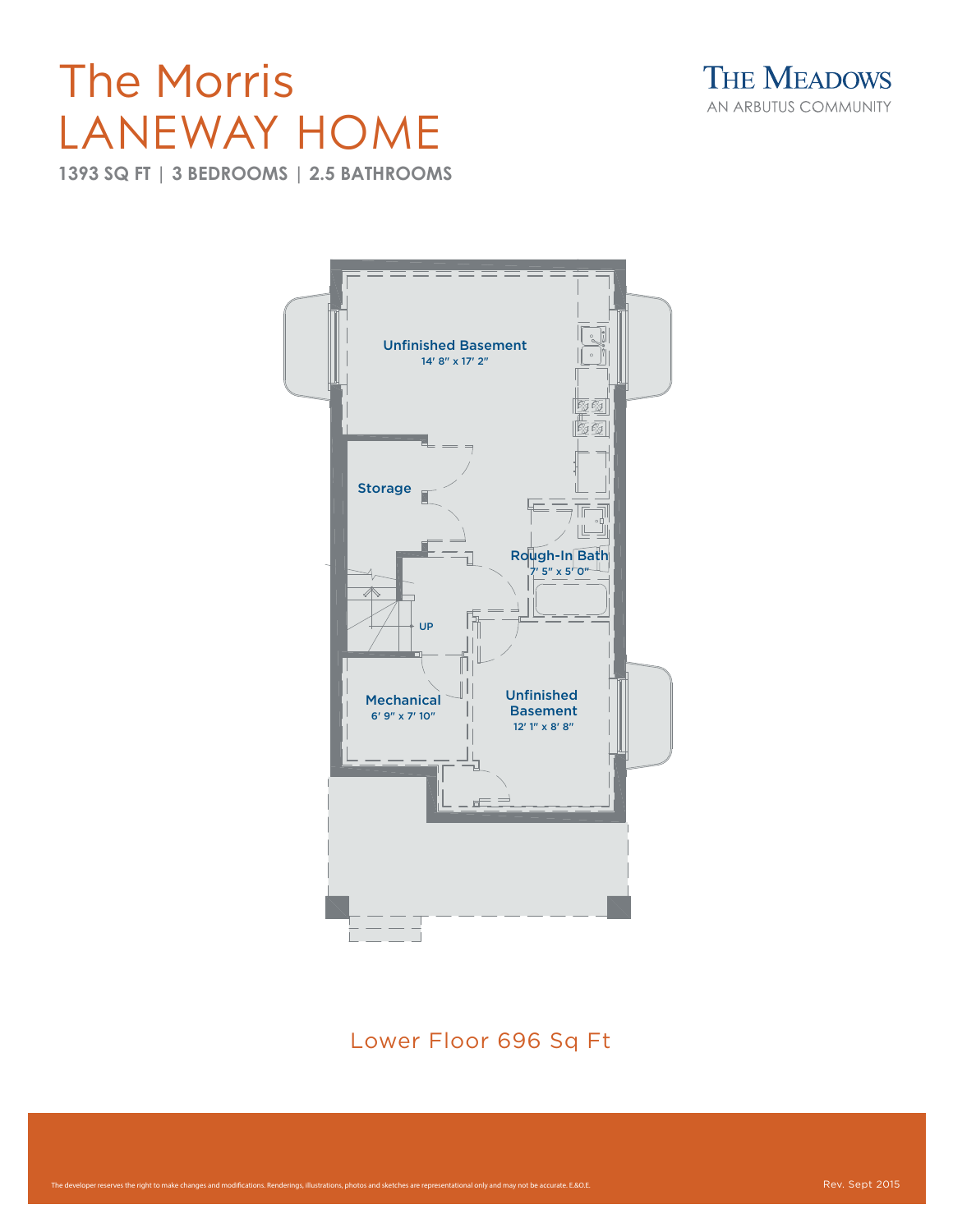## LANEWAY HOME The Morris

**1393 SQ FT | 3 BEDROOMS | 2.5 BATHROOMS** 





Main Floor 696 Sq Ft